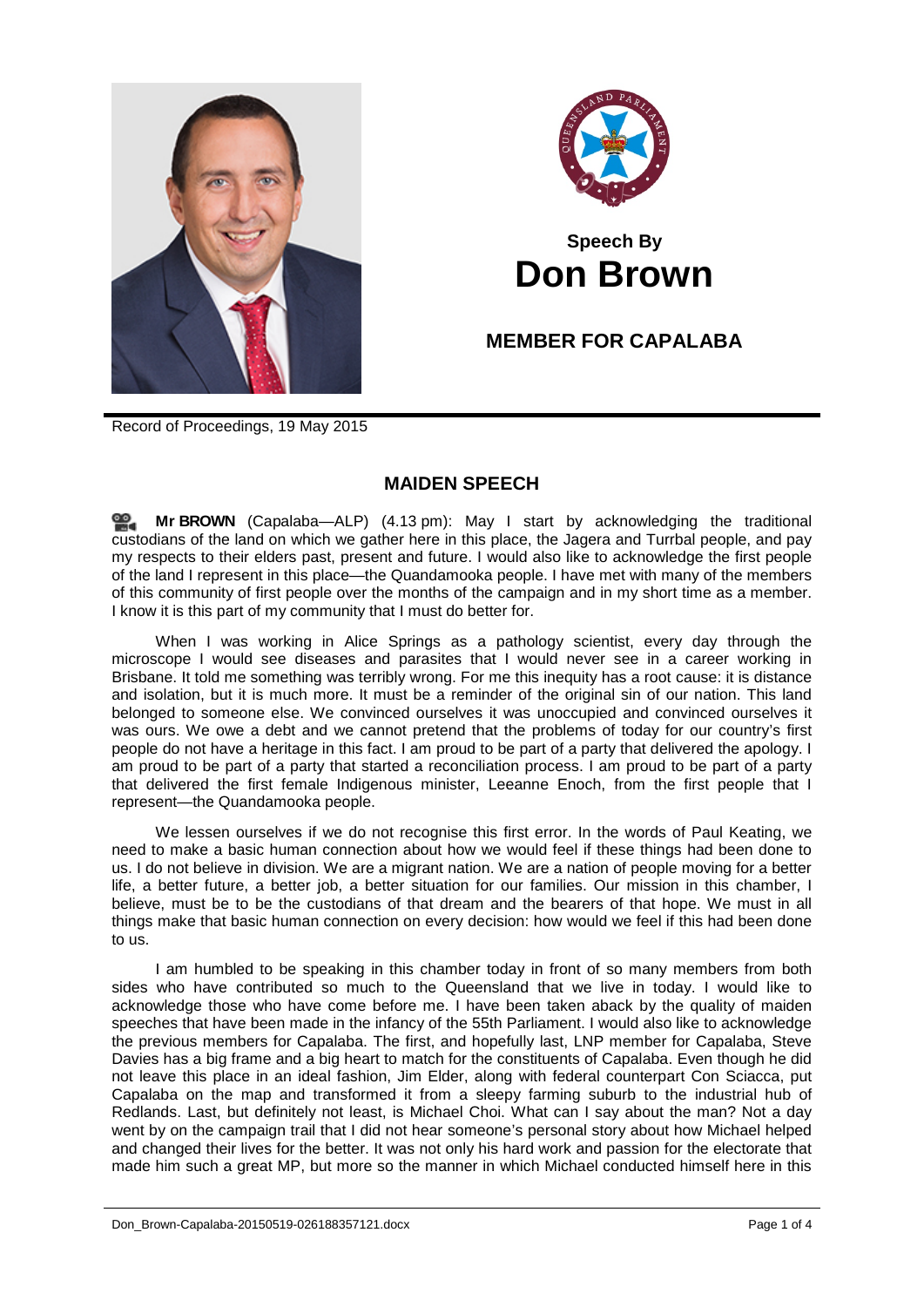parliament and in the electorate. You would find it hard to meet a nicer man. I am fortunate to have such an outstanding mentor and I would like to thank him for the faith he has shown in me by spending so many hours by my side during and after the election.

The economy is talked about a lot and it is the root of our dream. I am a Labor member and there is dignity in work. A good job resolves so much. Too many in my community were made redundant under the previous government, too many lost out to this economy and that must be our No. 1 priority. The economy is a tool to achieve positive change. But my constituents do not trust it and they do not trust government. We must respond to this by restoring their faith and rebuilding communities broken by the economy. Our job is to tame the forces of the economy, to make it our tool and not our master.

I am humbled to be here. It is something I never expected. Growing up on the bayside meant I got to experience an idyllic lifestyle people in other countries probably presume all Australians enjoy. Whether it was fishing and crabbing with my younger brother and mates in the mighty 'Tinny' creek and Moreton Bay or learning how to competitively swim at Birkdale Breakers, bowling leggies at Muddies Cricket Club, getting picked up and driven on the rugby fields of Judy Holt Park or shooting hoops at the Capalaba PCYC, I could not have asked for a better start in life or a better place to make that start than the community I am now fortunate enough to represent.

My dad, Don Snr, and my mum, Helen, are my heroes and my inspiration in public life. My report cards from Birkdale State School tell me it was pretty unlikely that I would ever be a member of this parliament. My argumentative tendencies and my constant need to always question my teachers led to my year 7 teacher, Mrs Boss, moving my desk away from my mates and next to five of the brightest girls in my class. In fact, 22 years on Mrs Boss is still teaching at Birkdale State School and I understand she is still using the same techniques for problem students. I am also fortunate that Birkdale had a reading program that allowed me to have one-on-one sessions with a teacher aide or a parent volunteer. Without this I would have been severely disadvantaged heading into high school and probably would have ended up like my old man: being politely asked to leave high school before receiving his year 12 certificate—actually, he got asked to leave two high schools.

The help given to me by education professionals such as Mrs Boss at Birkdale State School and later at Iona College helped me to do things that I would never have been able to do but for them. I acknowledge and congratulate the member for Stafford for pipping me to the post by becoming the first Iona old boy to enter this parliament. It is no shame to be in second place to you, my friend. I acknowledge Birkdale State School. I feel a great honour and privilege that, as a student, I attended the 75th anniversary and that I will be returning next year, as the state representative, for the 100th year anniversary, which is a testament to a great school and its surrounding community. However, as I was a troublesome student, I am a little concerned at what I left or wrote in the time capsule, which is to be opened next year. Nonetheless, I will be proud to return to my school; the school where my mum was the P&C president and established the reading program; the school that gave me so much.

Without that education, I would not have been able to attain a Bachelor of Applied Science from QUT and become a pathology scientist or later attain a Bachelor of Laws while working full-time at United Voice. United Voice or what I, along with many others, still call the Missos, has been my union for nearly my entire working life. The Missos has always been the union for those who did not have a union. It was always willing to represent workers such as school cleaners, teacher aides, ambulance officers, security guards, hospitality workers, radiographers, aged-care workers, early educators and even the members whom I refer to as 'God's own' at XXXX Brewery. Those workers, who pay their weekly dues, have given my family and me everything: a roof over our heads, our health and education. During his time as president and secretary of the Missos and during my childhood, my father was predominantly the sole breadwinner. Those workers have given me so many opportunities in my life and I will always do my all to ensure that I am listening and delivering for their needs and those of their families.

I know a lot of people say this but I truly mean it: my father, Don Snr, is my hero. He is a man who has dedicated nearly his whole working life to the betterment of other workers, whether fighting for his members as secretary of the Missos, as president of the Queensland branch of the Labor Party to ensure the Beattie Labor government was led to victory, ensuring workers and employers could reach speedy resolutions to their disputes as Commissioner of the Industrial Relations Commission or the support he gave to workers as the Queensland Workplace Rights Ombudsman during the dark days of WorkChoices.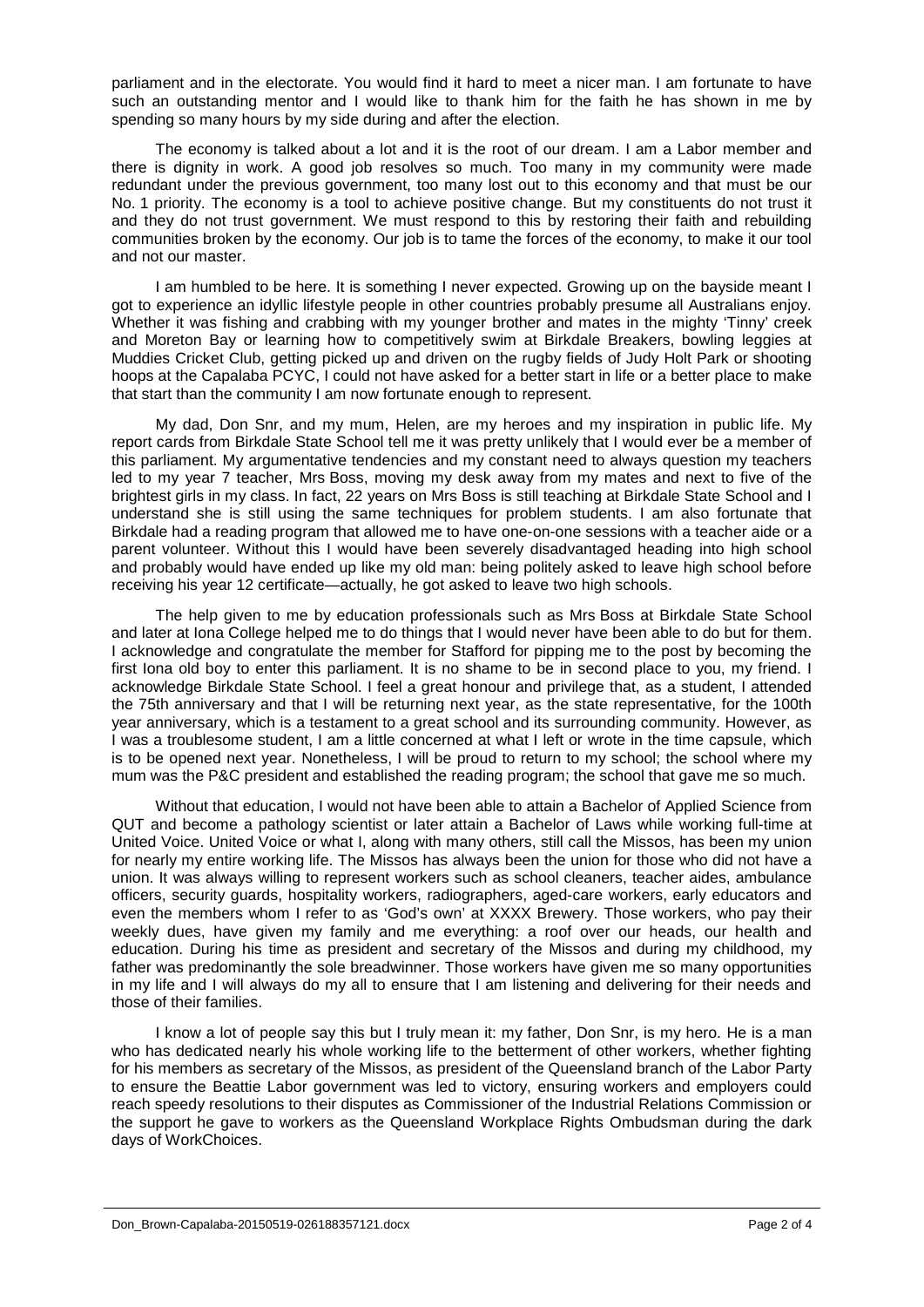For me, the proudest moment of my father's career occurred in this place, even though Brownie was never a member. During the school cleaners' dispute under the Borbidge government, we saw over 3,000 school cleaners sacked on a Friday afternoon. Brownie and the Missos embarked on one of the first community-driven political campaigns by a union. The fight was taken to the steps of parliament. Not satisfied with just the steps, Brownie kicked down and barged through the door of the then education minister, the Hon. Bob Quinn, to convey the importance of restoring those workers' jobs and their dignity with the man himself. That night, my family and I tried to catch as much of the news coverage on as many channels as possible.

There is an important lesson that we, as a government, can learn from this dispute. It was a bad decision by a minority government. I would like to acknowledge those on the crossbenches such as the former member for Gladstone, Liz Cunningham, as well as the National Party members for Keppel and Southport, Vince Lester and Mick Veivers, for taking an active stand against their coalition colleagues to reverse the decision and restore those vital jobs.

As many have already acknowledged, it takes a dedicated team of supporters to get you elected. I could have not asked for a more dedicated army to march alongside me. My campaign team members had 29,840 conversations and we spoke to 91.8 per cent of Capalaba voters. In four weeks of the campaign, I had 3,552 telephone conversations with undecided voters and 1,122 conversations on people's doorsteps. During the campaign, team Labor Capalaba conducted 145 street stalls and, on election day, rolled out 187 people to staff 10 booths across the electorate. I am impressed by those statistics, which reflect the hard work of my volunteer team of supporters. I know many of my colleagues in this place achieved numbers several orders of magnitude higher than this and I commend them as I know how hard that much contact was.

People put their lives on hold to elect Labor and to elect me and I would like to acknowledge a few of them. Michael, who came from across town each day, and Lisa, who gave every day of every week to the campaign, have both kindly stayed on as my assistant electoral officers and I thank you. Owen Wrangle came from Victoria to direct our telephone campaign. To Dave Martin, who is in the crowd: thanks for accompanying me on all those mornings with your trustee trailer and your dedication to win the seat. Dave is a man who hates losing to the Tories more than he loves to see Labor win. To Pam and Barry: thanks for overseeing the branch and rolling out the volunteers on pre-polling and polling day. To Marj: thank you for being such an inspiration. I know you would have loved to have been more involved in the campaign, but you had your own fight to take care of. To Richard, Di, Mrs Kaliotsis, Carol, Dave and Kris, Callum and Alex: thanks for your belief and dedication. Thanks to all those members, family, volunteers and mates who came out of the woodwork to donate, put signs in their front yards, man street stalls, make phone calls, doorknock and staff booths.

I am glad many of the volunteers in the campaign took the next step and joined the party, including the 26 volunteers who, since the conclusion of the election, have joined the mighty Capalaba branch. Thanks also to Con Sciacca; Darryl Briskey; the CFMEU; the RTBU; the ETU—I am not going to get the record, don't worry—Wendy and Melissa Warren and the team from the FSU; John Payne and everyone at Hall Payne; Maurice Blackburn and, in particular, Murray Watt; Billy Welsh; the member for Bundamba, Jo-Ann Miller; Dick Williams; Anthony Chisholm; Jon Persely; and Evan Moorhead and everyone from party office. A special thanks to Annastacia and the previous caucus for never giving up the fight. I thank my federal comrades: Anthony 'Albo' Albanese, for launching my campaign; and Terry Butler and Tanya Plibersek, for attending my campaign events.

A special thanks goes to my union, United Voice and, in particular, Blocker, Sheila, Sharon—I understand that it is Sharon's birthday today; happy birthday, Sharon—Zed, Matty, Chicko, Fi, Mel, Sharpie, GD, Mass, Malley and all the comrades I have had the pleasure of working with over my 10 years at United Voice. To the members for Springwood, Mount Coot-tha, Pine Rivers, Mundingburra, Barron River and Thuringowa, it is reassuring and rewarding to share with you this journey into these hallowed halls and I thank you so much for your support. Special thanks go to Kegan and Damien Davey for your support and belief in me, particularly during the preselection process. They were trying days and I am glad that I had both of you to bounce ideas off over a good old team meeting.

To my mum and dad: thanks again for having me. I know I was not the easiest kid to raise, but I am glad you saw it through. Also, thanks for not killing each other in the final week of the campaign. To my brother Lachlan, his wife, Bec, and my nieces, Arabella and Luica: thank you for giving me the inspiration to make a better Labor Party. My brother is a proud ETU delegate and, along with 450 of his mates at the Redbank rail yards, is about to be made redundant because of a Labor government that had abandoned its ideals and, therefore, abandoned its base.